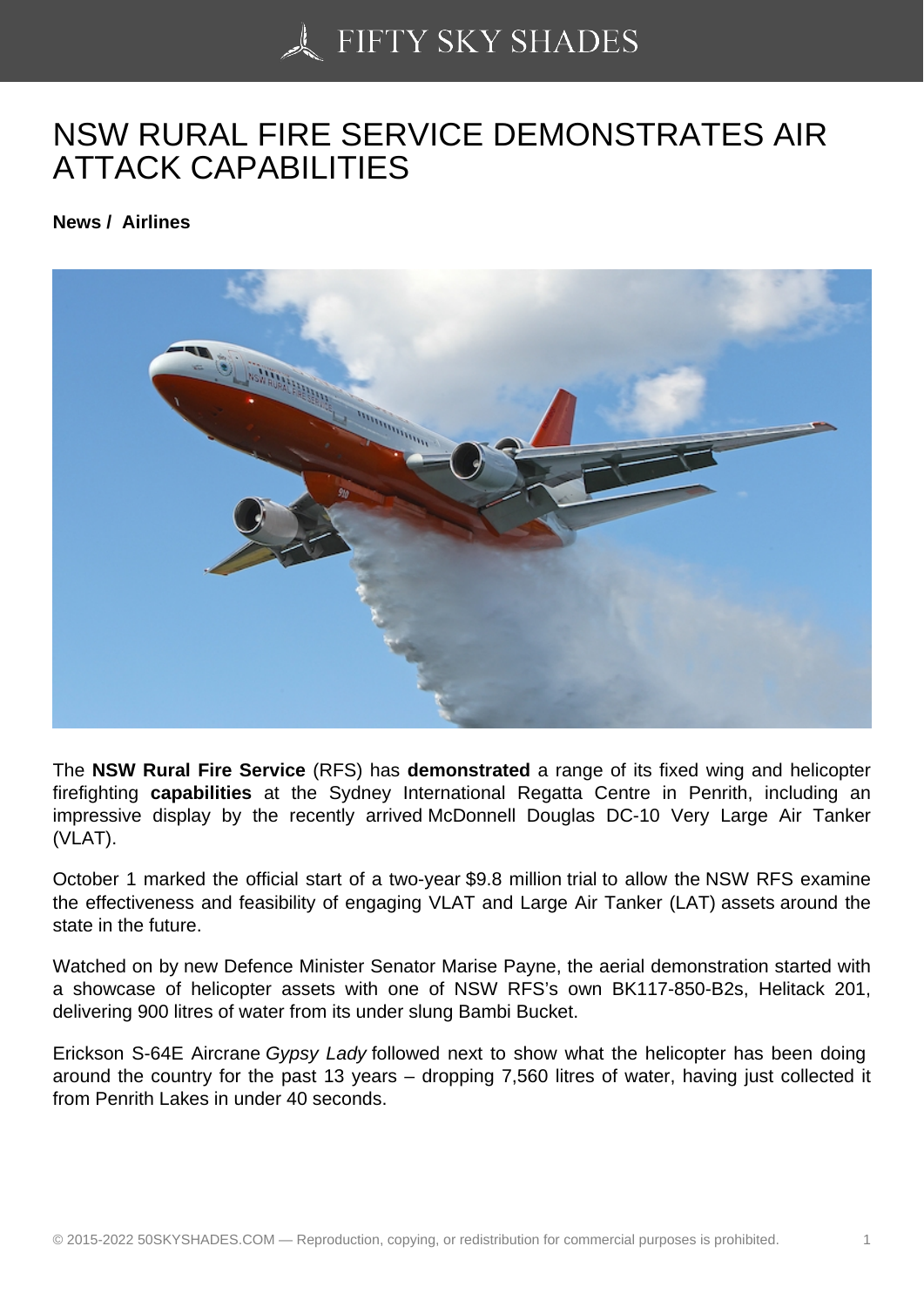Airborne in support of the fire attack helicopter display were the RFS's newest BK117, Helitack 202, which it recently acquired from the NSW Police Force's Aviation Support Branch, and its AS350B2 Squirrel, Firebird 200.

Making its second public display, Thor, the Lockheed L-100-30 Hercules LAT was the first of the fixed wings to be displayed.

Callsigned 'Bomber 132?, the Herc launched from the near by RAAF Base Richmond and made a reconnaissance pass in close company wit[h an Aero Commander spotter aircr](http://australianaviation.com.au/2015/09/hercules-firefighting-tanker-begins-contract-with-nsw-rural-fire-service/)aft, before dropping a line of over 15,000 litres of water.

The highlight of the display was the VLAT, callsigned 'Bomber 910?, one of three DC-10-30s operated by 10 Tanker Air Carrier.

Named Southern Belle while operating in Australia, in tribute to all Australian female fire fighters, the converted ex-Northwest Airlines DC-10, based at RAAF Base Richmond, flew in at just 200ft AGL and 150kt for a reconnaissance pass.

Dwarfing everything else in the sky above Penrith, Southern Belle returned to unleash its 43,900 litre load that stretched over a kilometre long before returning to Richmond.

Thor will conclude its part in the LAT/VLAT trial on December 9, while Southern Belle will be on call until at least January 20 2016. Both will return to Australia in 12 months time.

[N612AX at Penrith Lakes. \(Paul Sadler\)](http://australianaviation.com.au/wp-content/uploads/2015/10/McDonnellDouglas_DC-10_VLAT_N612AX_01Oct2015_PAUL-SADLER_2.jpg)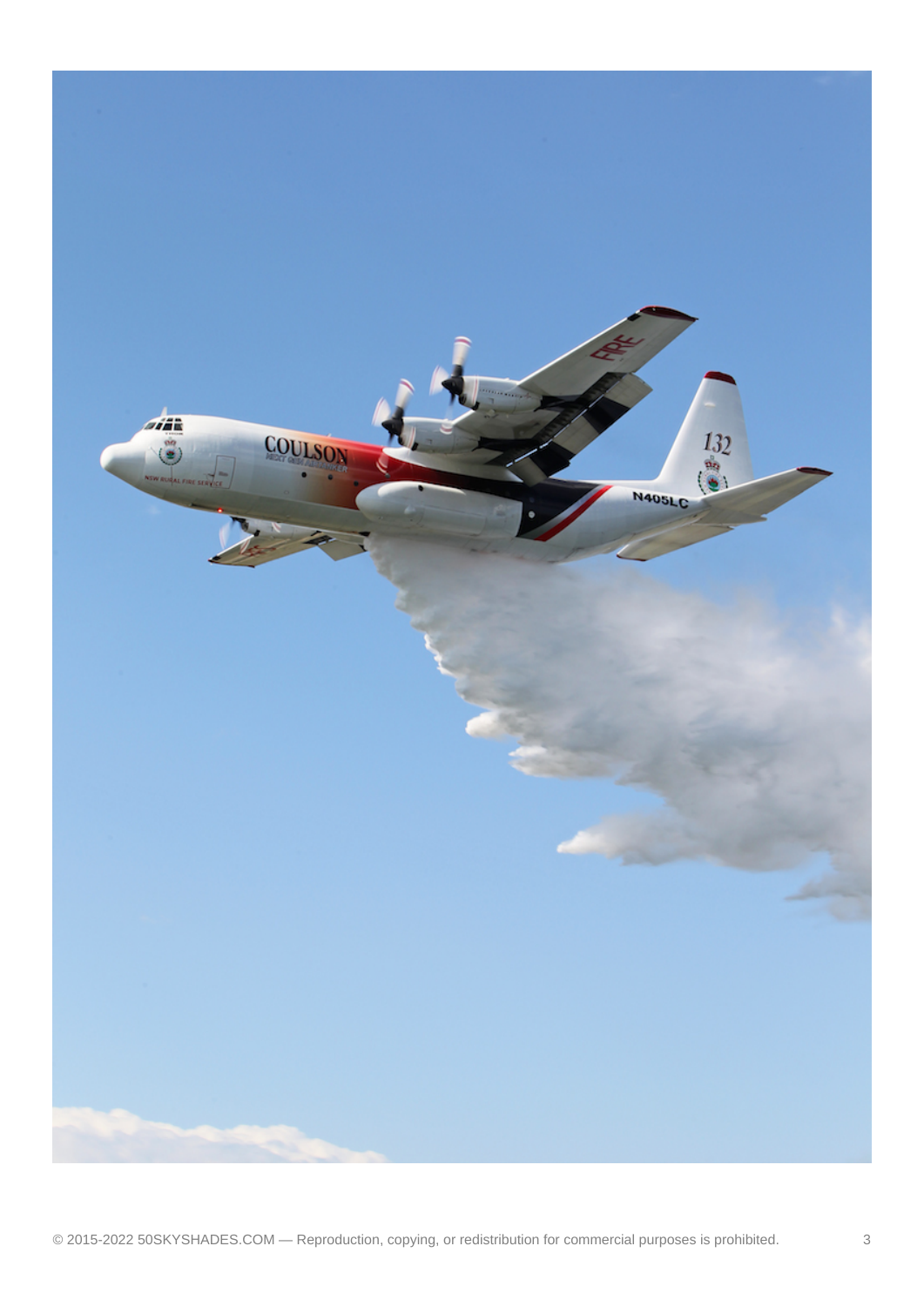N405LC showcases its capabilities. (Paul Sadler)

[A Helitack 202 and Firebird 200. \(Paul Sadler\)](http://australianaviation.com.au/wp-content/uploads/2015/10/Helitack_202_Firebird_200_01Oct2015_PAUL-SADLER.jpg)

[Erickson Air Crane N189AC. \(Paul Sadler\)](http://australianaviation.com.au/wp-content/uploads/2015/10/Erickson_Air-Crane_N189AC_01OOct2015_PAUL-SADLER.jpg)

02 OCTOBER 2015

SOURCE: AUSTRALIAN AVIATION